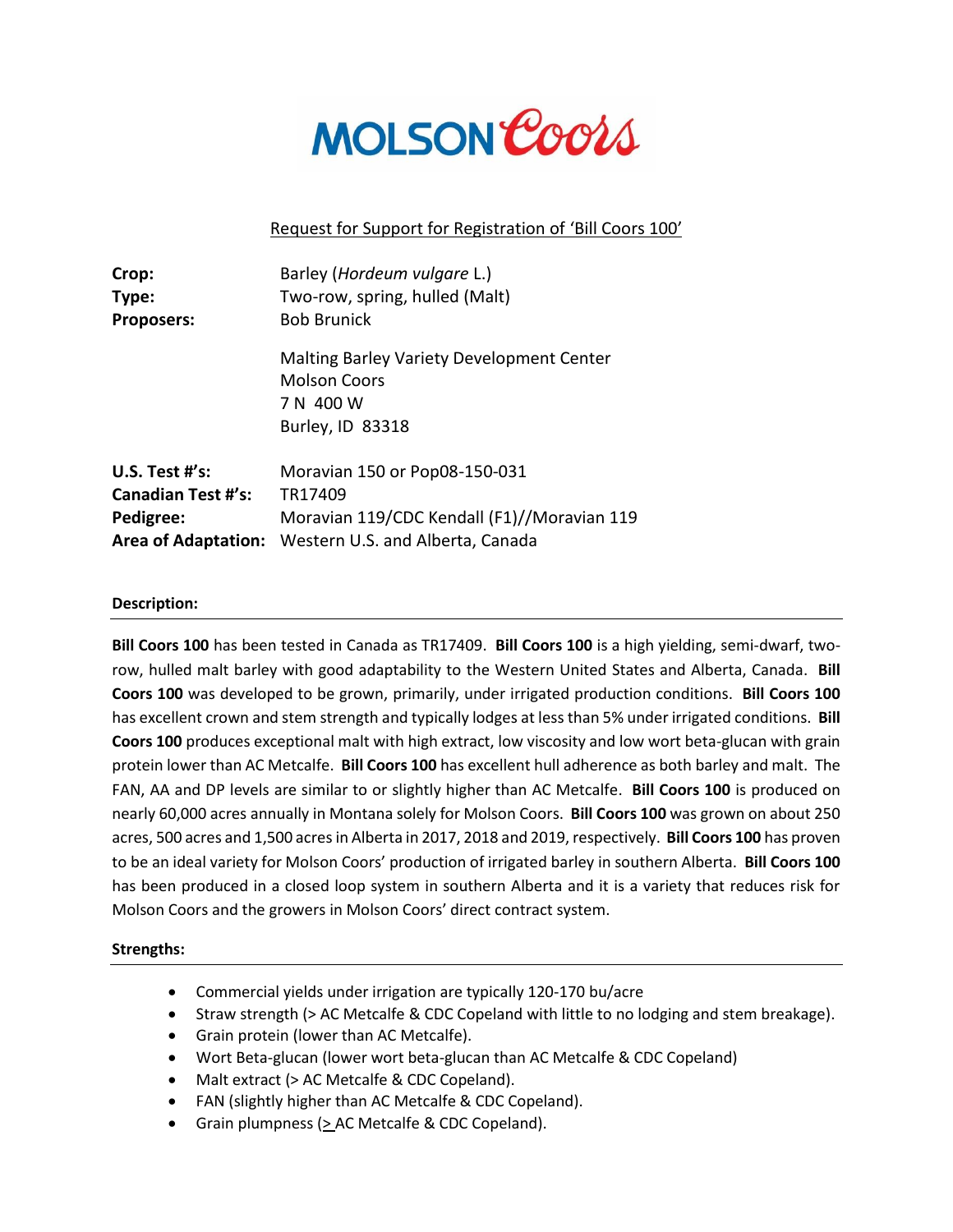- Test weight (lower than AC Metcalfe).
- Maturity (1-3 days later than malt checks).
- Malt enzyme activity (slightly higher than AC Metcalfe & CDC Copeland).

# **Weaknesses:**

- Yields slightly less, under average dryland conditions than AAC Synergy & CDC Copeland.
- Grain protein content is typically 0.5-1% higher than AAC Synergy & CDC Copeland.
- Values for peeled & broken kernels are slightly higher AAC Synergy & CDC Copeland.
- Not extensively tested for reactions to FHB, leaf, stem & root diseases but testing in Coop trials indicate it is slightly more susceptible to the blotches & FHB than the malt checks.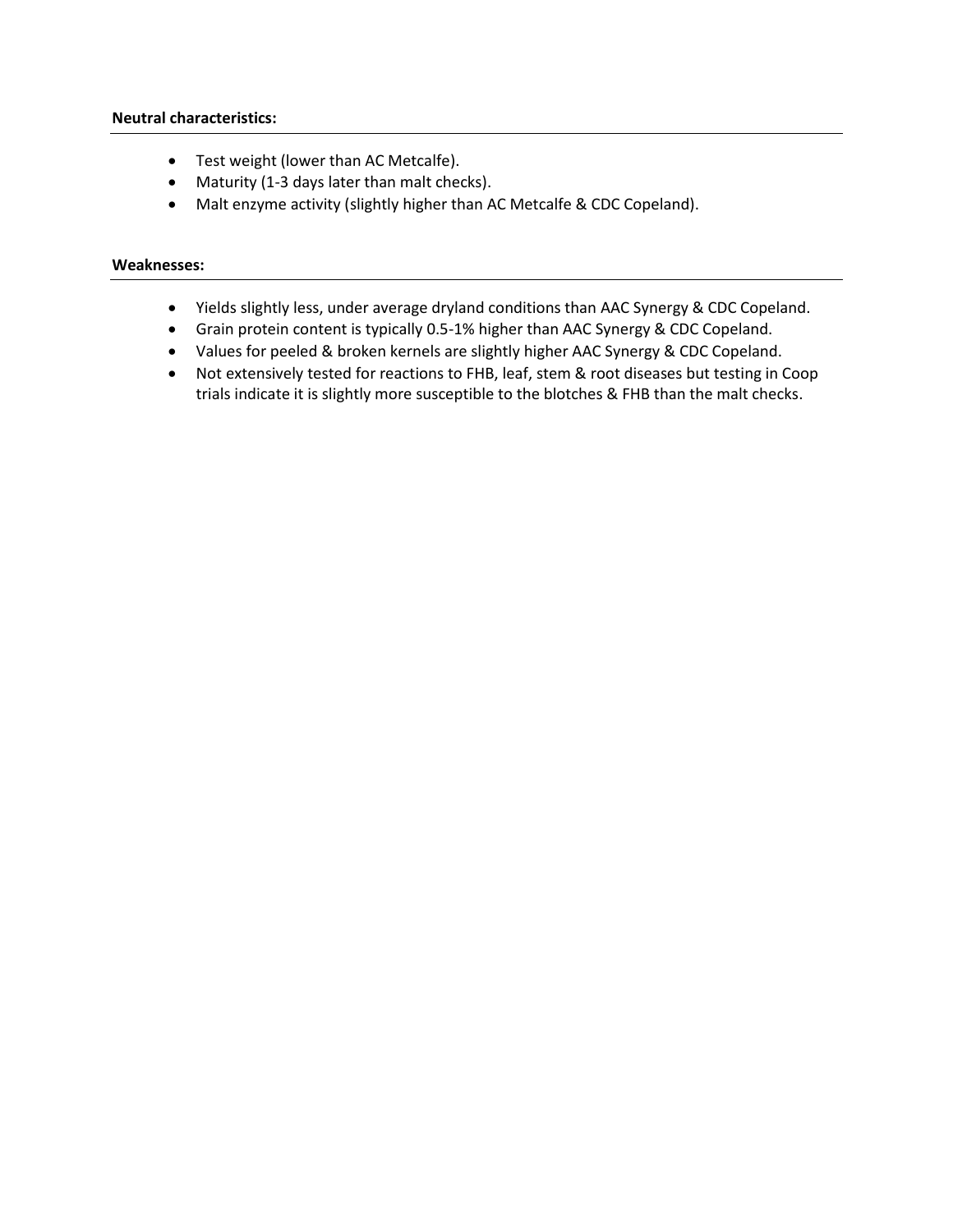|                                | 2017 CooP Agronomic summary.            |                 |                |                                |                               |             |                   |            |                       |                |               |                              |                    |                               |         |                                |                                 |                             |                       |  |               |
|--------------------------------|-----------------------------------------|-----------------|----------------|--------------------------------|-------------------------------|-------------|-------------------|------------|-----------------------|----------------|---------------|------------------------------|--------------------|-------------------------------|---------|--------------------------------|---------------------------------|-----------------------------|-----------------------|--|---------------|
|                                |                                         |                 |                |                                |                               | <b>DAYS</b> | <b>DAYS</b>       |            |                       | <b>TEST</b>    | <b>KERNEL</b> |                              |                    |                               |         |                                |                                 |                             |                       |  |               |
|                                |                                         |                 | <b>YIELD</b>   | <b>YIELD</b>                   | <b>YLD AS</b>                 | <b>TO</b>   | <b>TO</b>         |            | <b>HEIGHT LODGING</b> | <b>WEIGHT</b>  |               | <b>WEIGHT % PLUMP % THIN</b> |                    |                               |         |                                |                                 |                             |                       |  |               |
| <b>ENTRY</b>                   | <b>NAME</b>                             | <b>YRS</b>      | $KG HA^{-1}$   | <b>RANK</b>                    | %COPE                         | <b>HEAD</b> | <b>MATURITY</b>   | <b>CM</b>  | <b>SCORE</b>          | $KG HL-1$      | $g M^{-1}$    | > 6/64                       | < 5/64             |                               |         |                                |                                 |                             |                       |  |               |
|                                |                                         | (Sites)         | (14)           | (14)                           | (14)                          | (13)        | (12)              | (14)       | (3)                   | (16)           | (14)          | (14)                         |                    |                               |         |                                |                                 |                             |                       |  |               |
|                                | <b>CDC Copeland</b>                     | C               | 6302           | 31                             | 100                           | 57.9        | 87.8              | 80.8       | 2.7                   | 65.1           | 43.6          | 90.0                         |                    |                               |         |                                |                                 |                             |                       |  |               |
| 2                              | AC Metcalfe                             | $\mathsf{C}$    | 6123           | 39                             | 97                            | 54.8        | 87.8              | 75.8       | 3.1                   | 66.6           | 42.2          | 90.3                         |                    |                               |         |                                |                                 |                             |                       |  |               |
| 3                              | AAC Synergy                             | C               | 6450           | 22                             | 102                           | 55.0        | 88.2              | 75.8       | 1.6                   | 66.1           | 45.4          | 93.8                         |                    |                               |         |                                |                                 |                             |                       |  |               |
| 25                             | TR17409 (Bill Coors 100)                |                 | 6200           | 35                             | 98                            | 57.1        | 89.8              | 63.3       | 1.7                   | 64.8           | 44.7          | 92.2                         |                    |                               |         |                                |                                 |                             |                       |  |               |
|                                |                                         |                 |                |                                |                               |             |                   |            |                       |                |               |                              |                    |                               |         |                                |                                 |                             |                       |  |               |
|                                |                                         |                 |                |                                |                               |             |                   |            |                       |                |               |                              |                    |                               |         |                                |                                 |                             |                       |  |               |
|                                | 2017 CooP Disease summary.              |                 |                |                                |                               |             |                   |            |                       |                |               |                              |                    |                               |         |                                |                                 |                             |                       |  |               |
|                                |                                         |                 |                |                                |                               |             | <b>NET BLOTCH</b> |            |                       |                |               |                              | <b>SPOT BLOTCH</b> |                               |         |                                |                                 | <b>FUSARIUM HEAD BLIGHT</b> |                       |  |               |
|                                |                                         |                 |                |                                |                               |             |                   |            |                       |                |               |                              |                    |                               |         |                                |                                 |                             |                       |  |               |
|                                |                                         |                 |                | Seedling                       |                               |             | Netform           |            | Spotform              | Field          | Seedling      |                              |                    | <b>Field Ratings</b>          |         |                                | <b>Brandon</b>                  |                             | Morden                |  | Charlottetown |
|                                |                                         |                 |                |                                |                               |             |                   |            |                       |                |               |                              |                    |                               |         |                                |                                 |                             |                       |  |               |
|                                |                                         |                 |                |                                |                               |             |                   |            |                       |                |               |                              |                    |                               |         |                                |                                 |                             |                       |  |               |
| <b>ENTRY</b><br>$\overline{1}$ | <b>NAME</b>                             | <b>YRS</b><br>C | 102<br>2       | <b>MBV25</b><br>$\overline{7}$ | 858<br>8                      |             | Lacombe           |            | Lacombe               | Melfort        | 1903<br>9     |                              | <b>Brand</b>       | Melf                          | Sask    | <b>HEAD</b>                    | <b>FHB</b>                      | <b>DON</b>                  | FHB DON<br>$2.0$ 67.7 |  | <b>DON</b>    |
|                                | <b>CDC Copeland</b>                     |                 | $\overline{7}$ |                                |                               |             | 1.5               |            | 5.0                   | 0.0            |               |                              | 6.5                | 6.3                           | 6.0     | 58.0                           | 1.3                             | 25.0                        |                       |  |               |
| $\overline{2}$                 | <b>AC</b> Metcalfe                      | C               |                | 8                              | 8                             |             | 4.0               |            | 5.0                   | 4.5            | 8             |                              | 4.5                | 3.0                           | 3.3     | 53.0                           | 2.2                             | 21.5                        | 2.8 79.0              |  |               |
| 3                              | AAC Synergy                             | $\mathsf{C}$    | 8              | 2                              | 3                             |             | 0.0               |            | 3.5                   | 0.0            | 6             |                              | 2.5                | 2.3                           | 1.8     | 56.7                           | 2.0                             | 20.2                        | $2.2$ 90.0            |  |               |
| 25                             | TR17409 (Bill Coors 100)                |                 |                | 8                              | 8                             |             | 4.0               |            | 5.0                   | 0.0            | 8             |                              | 5.5                | 5.0                           | 5.0     | 54.7                           | 3.2                             | 27.3                        | 2.5 86.5              |  |               |
|                                |                                         |                 |                |                                |                               |             |                   |            |                       |                |               |                              |                    |                               |         |                                |                                 |                             |                       |  |               |
|                                |                                         |                 |                |                                |                               |             |                   |            |                       |                |               |                              |                    |                               |         |                                |                                 |                             |                       |  |               |
|                                | 2017 CooP Disease summary.              |                 |                |                                |                               |             |                   |            |                       |                |               |                              |                    |                               |         |                                |                                 |                             |                       |  |               |
|                                |                                         |                 |                |                                | <b>STEM RUST</b>              |             |                   |            | <b>SCALD</b>          |                |               | <b>SMUTS</b>                 |                    |                               |         | <b>BYDV</b>                    |                                 |                             |                       |  |               |
|                                |                                         |                 |                |                                |                               | 2017 CDC    |                   |            |                       |                | S'toon        |                              |                    | Morden                        |         |                                |                                 |                             |                       |  |               |
|                                |                                         |                 |                |                                | Seedling Morden Field Ratings | Rpg#1       | Seedling          | Lacombe    |                       | Edmonton $(%)$ |               |                              |                    | (%)                           |         | (Rating)                       | U of Illinois                   |                             |                       |  |               |
| <b>ENTRY</b>                   | <b>NAME</b>                             | <b>YRS</b>      | MCC IT         | Sr Sev                         | Sr IT                         | Marker      | <b>WRS2275</b>    |            |                       |                | Covered       | Loose                        |                    | U. hordei                     |         | U. nigra Overall Surface borne |                                 |                             |                       |  |               |
| $\overline{1}$                 | <b>CDC Copeland</b>                     | C               |                |                                |                               | R           | S                 | 5.0        |                       | 8.5            | 9.3           | 45.7                         |                    | 5                             | 8       | R                              | 6.5                             |                             |                       |  |               |
| $\overline{2}$                 | <b>AC</b> Metcalfe                      | C               |                |                                |                               | R           | S.                | 5.0        |                       | 6.5            | 12.3          | 0.0                          |                    | 13                            | 11      | R                              | 5.5                             |                             |                       |  |               |
| 3<br>25                        | AAC Synergy<br>TR17409 (Bill Coors 100) | C               |                |                                |                               | R<br>S      | S<br>S            | 5.0<br>4.5 |                       | 9.0<br>8.0     | 22.6<br>2.1   | 69.4<br>95.7                 |                    | 15<br>$\overline{\mathbf{4}}$ | 31<br>5 | <b>MR</b><br>R                 | 6.0<br>$\overline{\phantom{a}}$ |                             |                       |  |               |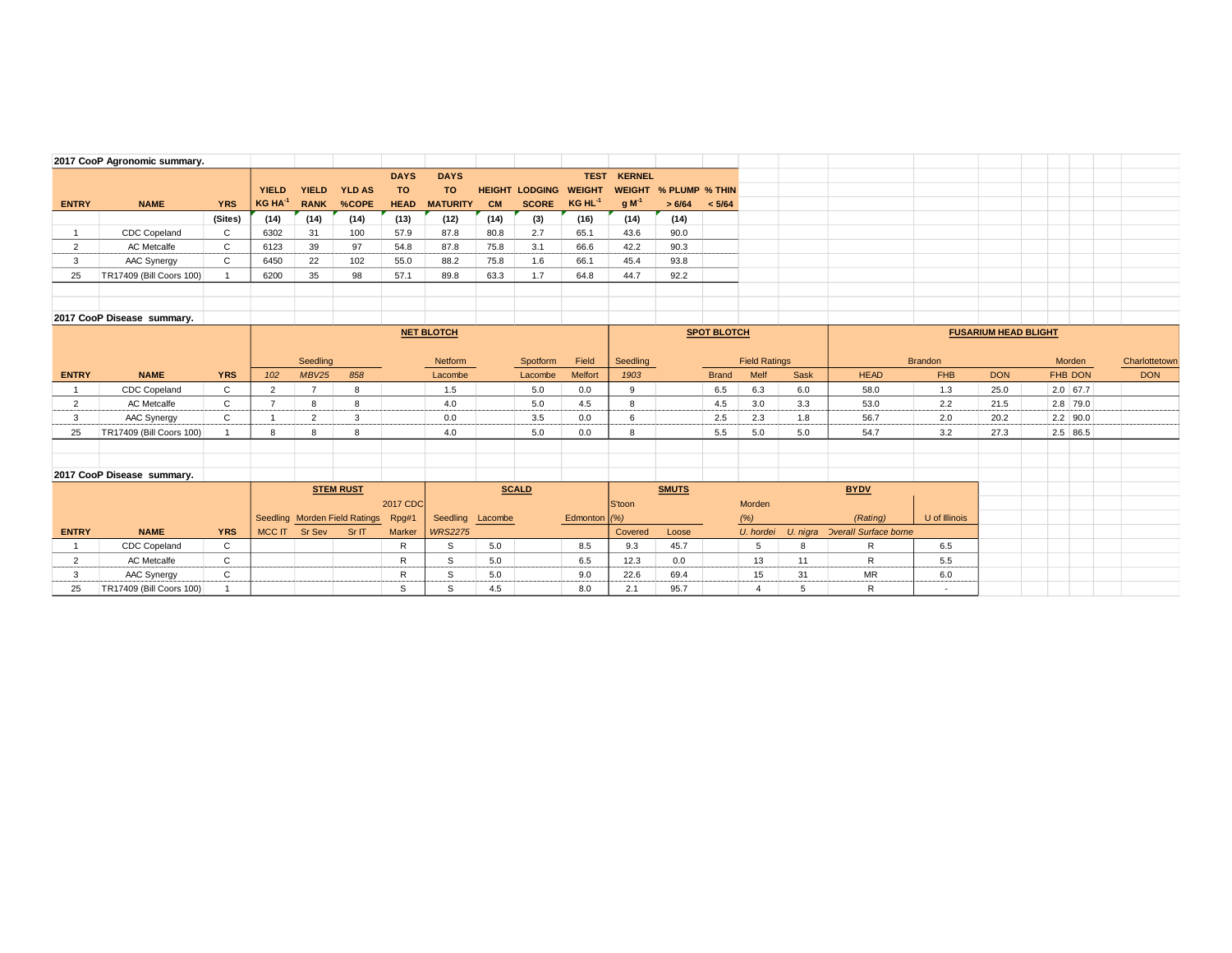|                | 2017 CooP Alberta disease nursery ratings - scald and net blotch.                                                      |                |                     |                         |                     |              |                        |                             |                          |                                |                        |                                |                  |    |                            |                                             |                              |                      |  |
|----------------|------------------------------------------------------------------------------------------------------------------------|----------------|---------------------|-------------------------|---------------------|--------------|------------------------|-----------------------------|--------------------------|--------------------------------|------------------------|--------------------------------|------------------|----|----------------------------|---------------------------------------------|------------------------------|----------------------|--|
|                |                                                                                                                        |                |                     | <b>Scald</b>            |                     |              |                        | <b>Net Blotch - Lacombe</b> |                          |                                |                        |                                |                  |    |                            |                                             |                              |                      |  |
|                |                                                                                                                        |                | Lacombe $(n=2)$     |                         | Edmonton $(n=2)$    |              | Netform                |                             | Spotform                 |                                |                        |                                |                  |    |                            |                                             |                              |                      |  |
| ENTRY          | <b>NAME</b>                                                                                                            | <b>YRS</b>     |                     |                         |                     |              | 2-Aug                  |                             | 8-Aug                    |                                |                        |                                |                  |    |                            |                                             |                              |                      |  |
| $\mathbf{1}$   | <b>CDC Copeland</b>                                                                                                    | $\mathsf{C}$   | 5.0                 |                         | 8.5                 |              | 1.5                    |                             | 5.0                      |                                |                        |                                |                  |    |                            |                                             |                              |                      |  |
| $\overline{2}$ | <b>AC Metcalfe</b>                                                                                                     | $\mathsf C$    | 5.0                 |                         | 6.5                 |              | 4.0                    |                             | 5.0                      |                                |                        |                                |                  |    |                            |                                             |                              |                      |  |
| 3              | AAC Synergy                                                                                                            | $\mathsf C$    | 5.0                 |                         | 9.0                 |              | 0.0                    |                             | 3.5                      |                                |                        |                                |                  |    |                            |                                             |                              |                      |  |
| 25             | TR17409 (Bill Coors 100)                                                                                               | $\overline{1}$ | 4.5                 |                         | 8.0                 |              | 4.0                    |                             | 5.0                      |                                |                        |                                |                  |    |                            |                                             |                              |                      |  |
|                |                                                                                                                        |                |                     |                         |                     |              |                        |                             |                          |                                |                        |                                |                  |    |                            |                                             |                              |                      |  |
|                |                                                                                                                        |                |                     |                         |                     |              |                        |                             |                          |                                |                        |                                |                  |    |                            |                                             |                              |                      |  |
|                | 2017 CooP Manitoba and PEI disease nursery ratings - fusarium head blight and stem rust.                               |                |                     |                         |                     |              |                        |                             |                          |                                |                        |                                |                  |    |                            |                                             |                              |                      |  |
|                |                                                                                                                        |                |                     |                         |                     |              |                        | <b>Fusarium Head Blight</b> |                          |                                |                        |                                |                  |    |                            | <b>Stem Rust</b>                            |                              |                      |  |
|                |                                                                                                                        |                |                     | Brandon $(n=2)$         |                     |              | Morden $(n=2)$         |                             |                          |                                | Charlottetown^         |                                |                  |    | Seedling                   |                                             | Morden Field Rating 2017 CDC |                      |  |
| <b>ENTRY</b>   | <b>NAME</b>                                                                                                            | <b>YRS</b>     | HEAD <sup>a</sup>   | FHB <sup>b</sup>        | DOM <sup>c</sup>    |              | FHB <sup>b</sup>       | DON <sup>c</sup>            |                          | Severity <sup>®</sup>          | Incidence <sup>e</sup> | Index <sup>T</sup>             | DOM <sup>c</sup> |    | MCC $\Pi^9$                | <b>Sr Sev</b>                               | Sr IT                        | Rpg#1                |  |
| $\mathbf{1}$   | <b>CDC</b> Copeland                                                                                                    | C              | 58.0                | 1.3                     | 25.0                |              | 2.0                    | 67.7                        |                          |                                |                        |                                |                  |    |                            |                                             |                              | $\mathsf{R}$         |  |
| $\overline{2}$ | <b>AC</b> Metcalfe                                                                                                     | C              | 53.0                | 2.2                     | 21.5                |              | 2.8                    | 79.0                        |                          |                                |                        |                                |                  |    |                            |                                             |                              | $\mathsf{R}$         |  |
| 3              | AAC Synergy                                                                                                            | C              | 56.7                | 2.0                     | 20.2                |              | 2.2                    | 90.0                        |                          |                                |                        |                                |                  |    |                            |                                             |                              | $\mathsf{R}$         |  |
| 25             | TR17409 (Bill Coors 100)                                                                                               | $\overline{1}$ | 54.7                | 3.2                     | 27.3                |              | 2.5                    | 86.5                        |                          |                                |                        |                                |                  |    |                            |                                             |                              | S                    |  |
|                |                                                                                                                        |                |                     |                         |                     |              |                        |                             |                          |                                |                        |                                |                  |    |                            |                                             |                              |                      |  |
|                |                                                                                                                        |                |                     |                         |                     |              |                        |                             |                          |                                |                        |                                |                  |    |                            |                                             |                              |                      |  |
|                | 2017 CooP Manitoba and Illinois seedling and nursery disease ratings - net blotch, scald, spot blotch, smut, and BYDV. |                |                     |                         |                     |              |                        |                             |                          |                                |                        |                                |                  |    |                            |                                             |                              |                      |  |
|                |                                                                                                                        |                |                     |                         |                     |              |                        |                             |                          |                                |                        |                                |                  |    |                            |                                             |                              |                      |  |
|                |                                                                                                                        |                |                     | <b>Net Blotch</b>       |                     |              | <b>Scald</b>           |                             | <b>Spot Blotch</b>       |                                |                        |                                |                  |    | <b>Smuts</b>               |                                             |                              | <b>Barley Yellow</b> |  |
|                |                                                                                                                        |                |                     | <b>Morden Seedling</b>  |                     |              | <b>Morden Seedling</b> |                             |                          | <b>Morden Seedling</b>         |                        |                                |                  |    | <b>Morden Field Rating</b> |                                             |                              | Dwarf Virus (n=2)    |  |
|                |                                                                                                                        |                |                     |                         |                     |              |                        |                             |                          |                                |                        |                                |                  |    |                            | <b>Overall Surface</b><br>borne Smut Rating |                              |                      |  |
| <b>ENTRY</b>   | <b>NAME</b>                                                                                                            | <b>YRS</b>     | $102$ <sup>ac</sup> | $MBV25^{b}$             | $858$ <sup>ac</sup> |              | $WRS2275^{de}$         |                             | Brandon (n=2 $1903^{gh}$ |                                |                        | $U.$ nuda $'$                  |                  |    | U. hordei $k$ U. nigra $k$ |                                             |                              | U of Illinois $m$    |  |
| $\overline{1}$ | <b>CDC</b> Copeland                                                                                                    | $\mathsf C$    | $\overline{2}$      | $\overline{7}$          | 8                   |              | S                      |                             | 6.5                      | 9                              |                        |                                |                  | 5  | 8                          | $\mathsf{R}$                                |                              | 6.5                  |  |
| $\overline{2}$ | <b>AC</b> Metcalfe                                                                                                     | C              | $\overline{7}$      | 8                       | 8                   |              | S                      |                             | 4.5                      | 8                              |                        |                                |                  | 13 | 11                         | R                                           |                              | 5.5                  |  |
| 3              | AAC Synergy                                                                                                            | $\mathsf C$    | $\overline{1}$      | $\overline{2}$          | 3                   |              | S                      |                             | 2.5                      | 6                              |                        |                                |                  | 15 | 31                         | <b>MR</b>                                   |                              | 6.0                  |  |
| 25             | TR17409 (Bill Coors 100)                                                                                               | $\overline{1}$ | 8                   | 8                       | 8                   |              | S                      |                             | 5.5                      | 8                              |                        |                                |                  | 4  | 5                          | $\mathsf{R}$                                |                              | $\sim$               |  |
|                |                                                                                                                        |                |                     |                         |                     |              |                        |                             |                          |                                |                        |                                |                  |    |                            |                                             |                              |                      |  |
|                |                                                                                                                        |                |                     |                         |                     |              |                        |                             |                          |                                |                        |                                |                  |    |                            |                                             |                              |                      |  |
|                | Table 20. Saskatchewan disease nursery ratings - covered and loose smut, net blotch and spot blotch.                   |                |                     |                         |                     |              |                        |                             |                          |                                |                        |                                |                  |    |                            |                                             |                              |                      |  |
|                |                                                                                                                        |                |                     | <b>Covered</b>          |                     | Loose        |                        | Net Blotch $(n=2)^{c}$      |                          | Spot Blotch (n=2) <sup>c</sup> |                        | Spot Blotch (n=2) <sup>d</sup> |                  |    |                            |                                             |                              |                      |  |
|                |                                                                                                                        |                |                     | <b>Smut<sup>a</sup></b> |                     | <b>Smuth</b> |                        | <b>Melfort</b>              |                          | <b>Melfort</b>                 |                        | Saskatoon                      |                  |    |                            |                                             |                              |                      |  |
| <b>ENTRY</b>   | <b>NAME</b>                                                                                                            | <b>YRS</b>     |                     | Saskatoon               |                     | Saskatoon    |                        | $(0 - 9)$                   |                          | $(0 - 9)$                      |                        | $(0 - 9)$                      |                  |    |                            |                                             |                              |                      |  |
| $\mathbf{1}$   | <b>CDC Copeland</b>                                                                                                    | $\mathsf C$    |                     | 9.3                     |                     | 45.7         |                        | 0.0                         |                          | 6.3                            |                        | 6.0                            |                  |    |                            |                                             |                              |                      |  |
| $\overline{2}$ | <b>AC</b> Metcalfe                                                                                                     | $\mathsf C$    |                     | 12.3                    |                     | 0.0          |                        | 4.5                         |                          | 3.0                            |                        | 3.3                            |                  |    |                            |                                             |                              |                      |  |
| 3              | AAC Synergy                                                                                                            | $\mathsf C$    |                     | 22.6<br>2.1             |                     | 69.4         |                        | 0.0                         |                          | 2.3                            |                        | 1.8                            |                  |    |                            |                                             |                              |                      |  |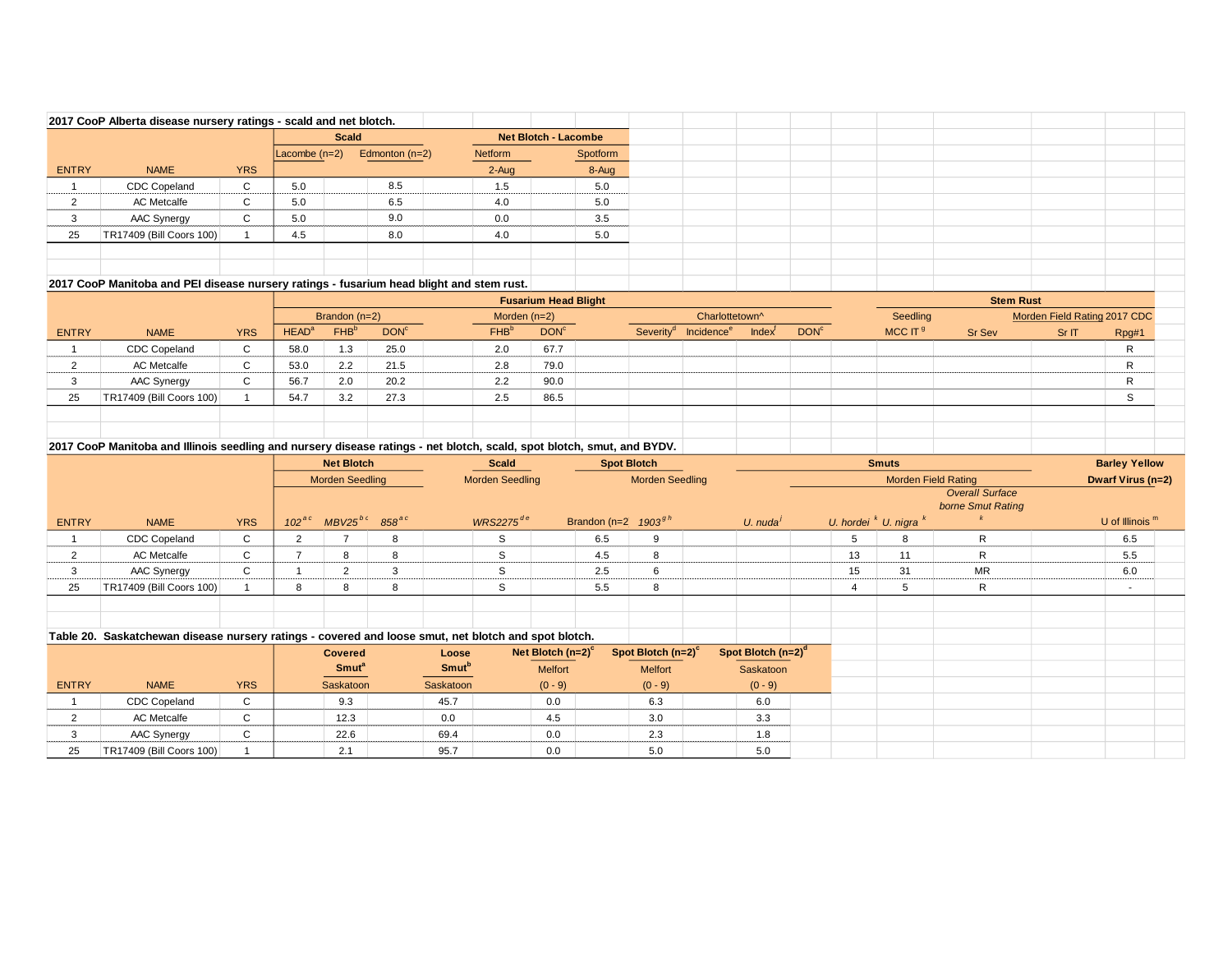| 2017 CooP Malting Quality Data for 2R Entries Grown in Indian Head (GRL data) |                          |       |        |         |      |             |          |        |                          |                |         |           |         |         |         |         |           |       |      |
|-------------------------------------------------------------------------------|--------------------------|-------|--------|---------|------|-------------|----------|--------|--------------------------|----------------|---------|-----------|---------|---------|---------|---------|-----------|-------|------|
|                                                                               |                          |       |        | Barley  |      |             |          |        |                          | Malt           |         |           |         |         |         |         | Wort      |       |      |
|                                                                               |                          |       |        |         |      | Germination | Steepout |        |                          |                | Malt    | Diastatic | Alpha-  | Fine    | Soluble | Kolbach | $\beta$ - |       |      |
| Entry                                                                         | >7/64                    | >6/64 | K. Wt. | Protein | 4 ml | 8 ml        | Moist.   | Friab. | PUG                      | P&B            | Protein | Power     | Amylase | Extract | Protein | Index   | Glucan    | Visc. | FAN  |
|                                                                               | %                        | %     | g      | %       | $\%$ | %           | %        | $\%$   | $\%$                     | %              | %       | °L        | D.U.    | $\%$    | %       | %       | mg/L      | сP    | mg/L |
| <b>CDC Copeland</b>                                                           | 66.4                     | 94.5  | 45     | 10.7    | 100  | 97          | 44.7     | 95.6   | $\mathbf 0$              | 3.2            | 11.5    | 108       | 68.8    | 78.9    | 3.84    | 33.3    | 104       | 1.45  | 148  |
| <b>AC Metcalfe</b>                                                            | 63.4                     | 94.1  | 43.4   | 11.7    | 100  | 98          | 43.9     | 83.6   | 0.8                      | 2.9            | 12      | 131       | 95.3    | 81.3    | 3.82    | 31.8    | 205       | 1.49  | 155  |
| <b>AAC Synergy</b>                                                            | 80.8                     | 97.4  | 47.8   | 11      | 100  | 94          | 44.8     | 96.9   | $\mathbf 0$              | 4.5            | 11.7    | 124       | 93.3    | 81.1    | 3.84    | 32.7    | 64        | 1.45  | 149  |
| TR17409 (Bill Coors 100)                                                      | 82.6                     | 98.2  | 46.6   | 11.2    | 99   | 94          | 45.4     | 95.9   | 0.1                      | 3.3            | 11.9    | 152       | 111.6   | 81.8    | 4.34    | 36.6    | 56        | 1.45  | 176  |
|                                                                               |                          |       |        |         |      |             |          |        |                          |                |         |           |         |         |         |         |           |       |      |
| 2017 CooP Malting Quality Data for 2R Entries Grown in Brandon (GRL data)     |                          |       |        |         |      |             |          |        |                          |                |         |           |         |         |         |         |           |       |      |
|                                                                               |                          |       |        | Barley  |      |             |          |        |                          | Malt           |         |           |         |         |         |         | Wort      |       |      |
|                                                                               |                          |       |        |         |      | Germination | Steepout |        |                          |                | Malt    | Diastatic | Alpha-  | Fine    | Soluble | Kolbach | $\beta$ - |       |      |
| Entry                                                                         | >7/64                    | >6/64 | K. Wt. | Protein | 4 ml | 8 ml        | Moist.   | Friab. | PUG                      | P&B            | Protein | Power     | Amylase | Extract | Protein | Index   | Glucan    | Visc. | FAN  |
|                                                                               | %                        | %     | g      | %       | %    | %           | %        | $\%$   | $\%$                     | %              | %       | °L        | D.U.    | $\%$    | %       | $\%$    | mg/L      | сP    | mg/L |
| <b>CDC Copeland</b>                                                           | 61.7                     | 91.7  | 44     | 9.5     | 99   | 95          | 45.1     | 92     | 0.4                      | 1.6            | 10.3    | 101       | 67.5    | 81.9    | 4.35    | 42.1    | 126       | 1.46  | 170  |
| <b>AC Metcalfe</b>                                                            | 57.7                     | 92.9  | 43.3   | 11.5    | 100  | 89          | 45.2     | 79.3   | 2.7                      | 2.4            | 11.6    | 134       | 88.5    | 81.4    | 4.4     | 38      | 201       | 1.47  | 200  |
| <b>AAC Synergy</b>                                                            | 85.8                     | 97.6  | 49.8   | 10.4    | 100  | 78          | 45.4     | 93.3   | 0.3                      | 2.1            | 11.1    | 113       | 76      | 81.6    | 4.24    | 38.2    | 68        | 1.43  | 171  |
| TR17409 (Bill Coors 100)                                                      | 85.3                     | 97.5  | 49.9   | 9.9     | 99   | 89          | 46.1     | 96     | 0.3                      | 5.7            | 10.5    | 129       | 94      | 82.3    | 4.42    | 42      | 59        | 1.45  | 215  |
|                                                                               |                          |       |        |         |      |             |          |        |                          |                |         |           |         |         |         |         |           |       |      |
| 2017 CooP Malting Quality Data for 2R Entries Grown in Melfort (BARI data)    |                          |       |        |         |      |             |          |        |                          |                |         |           |         |         |         |         |           |       |      |
|                                                                               |                          |       |        | Barley  |      |             |          |        |                          | Malt           |         |           |         |         |         |         | Wort      |       |      |
|                                                                               |                          |       |        |         |      | Germination | Steepout |        |                          |                | Malt    | Diastatic | Alpha-  | Fine    | Soluble | Kolbach | $\beta$ - |       |      |
| Entry                                                                         | >7/64                    | >6/64 | K. Wt. | Protein | 4 ml | 8 ml        | Moist.   | Friab. | PUG                      | <b>P&amp;B</b> | Protein | Power     | Amylase | Extract | Protein | Index   | Glucan    | Visc. | FAN  |
|                                                                               | %                        | %     | g      | %       | %    | %           | %        | %      | %                        | %              | %       | °L        | D.U.    | $\%$    | %       | %       | mg/L      | сP    | mg/L |
| <b>CDC Copeland</b>                                                           | $\overline{\phantom{a}}$ | 97.5  | 46.5   | 13.1    | 99   | 97          | 39.5     | 91.7   | $\overline{\phantom{a}}$ |                | 12      | 141       | 78      | 80      | 4.4     | 36.7    | 111       | 1.39  | 135  |
| <b>AC Metcalfe</b>                                                            | $\overline{\phantom{a}}$ | 97.2  | 43.7   | 13.6    | 96   | 96          | 40.9     | 82.5   | $\frac{1}{2}$            |                | 12.1    | 156       | 106.1   | 80.6    | 4.75    | 39.3    | 188       | 1.4   | 167  |
| <b>AAC Synergy</b>                                                            | $\omega$                 | 98    | 47.1   | 13      | 97   | 93          | 40.1     | 92.2   | $\omega$                 | $\sim$         | 12.5    | 155       | 101.2   | 80.4    | 4.94    | 39.5    | 69        | 1.35  | 166  |
| TR17409 (Bill Coors 100)                                                      | $\overline{\phantom{a}}$ | 97.2  | 43     | 13.4    | 100  | 98          | 41.2     | 89.2   | $\overline{\phantom{a}}$ |                | 12.6    | 170       | 106.2   | 81.3    | 5.02    | 39.9    | 43        | 1.37  | 181  |
|                                                                               |                          |       |        |         |      |             |          |        |                          |                |         |           |         |         |         |         |           |       |      |
|                                                                               |                          |       |        |         |      |             |          |        |                          |                |         |           |         |         |         |         |           |       |      |
| 2017 CooP Malting Quality Data for 2R Entries - Mean of Three Stations        |                          |       |        |         |      |             |          |        |                          |                |         |           |         |         |         |         |           |       |      |
|                                                                               |                          |       | Barley |         |      |             |          | Malt   |                          |                |         |           |         |         | Wort    |         |           |       |      |
|                                                                               |                          |       |        |         |      | Germination | Steepout |        |                          |                | Malt    | Diastatic | Alpha-  | Fine    | Soluble | Kolbach | ß-        |       |      |
| Entry                                                                         | >7/64                    | >6/64 | K. Wt. | Protein | 4 ml | 8 ml        | Moist.   | Friab. | PUG                      | P&B            | Protein | Power     | Amylase | Extract | Protein | Index   | Glucan    | Visc. | FAN  |
|                                                                               | %                        | %     | g      | %       | %    | %           | %        | $\%$   | %                        | %              | %       | °L        | D.U.    | %       | %       | %       | mg/L      | cP    | mg/L |
| <b>CDC Copeland</b>                                                           | 64.1                     | 94.6  | 45.2   | 11.1    | 99   | 96          | 43.1     | 93.1   | 0.2                      | 2.4            | 11.3    | 117       | 71.4    | 80.3    | 4.2     | 37.4    | 114       | 1.43  | 151  |
| <b>AC Metcalfe</b>                                                            | 60.6                     | 94.7  | 43.5   | 12.3    | 99   | 94          | 43.3     | 81.8   | 1.8                      | 2.6            | 11.9    | 140       | 96.6    | 81.1    | 4.32    | 36.4    | 198       | 1.45  | 174  |
| <b>AAC Synergy</b>                                                            | 83.3                     | 97.7  | 48.2   | 11.5    | 99   | 88          | 43.4     | 94.1   | 0.2                      | 3.3            | 11.8    | 131       | 90.2    | 81      | 4.34    | 36.8    | 67        | 1.41  | 162  |
| TR17409 (Bill Coors 100)                                                      | 84                       | 97.6  | 46.5   | 11.5    | 99   | 94          | 44.2     | 93.7   | 0.2                      | 4.5            | 11.7    | 150       | 103.9   | 81.8    | 4.59    | 39.5    | 53        | 1.42  | 191  |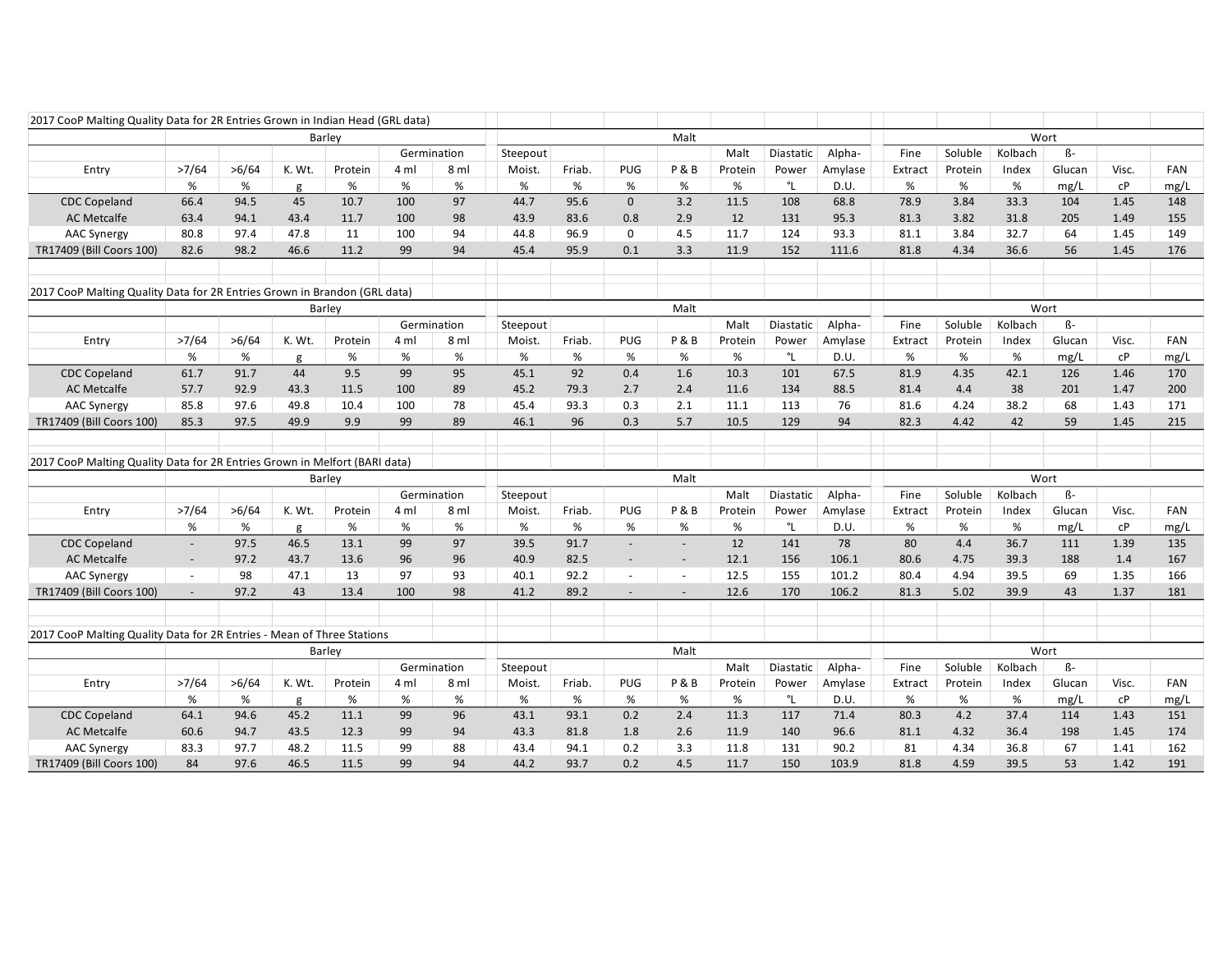|                   | Table 4. 2018 Agronomic Coop Summary. |                   |          |                  |                                  |              |                                              |              |                               |                |               |        |                    |                                                                |             |                       |               |            |                             |  |                          |            |
|-------------------|---------------------------------------|-------------------|----------|------------------|----------------------------------|--------------|----------------------------------------------|--------------|-------------------------------|----------------|---------------|--------|--------------------|----------------------------------------------------------------|-------------|-----------------------|---------------|------------|-----------------------------|--|--------------------------|------------|
|                   |                                       |                   |          |                  |                                  | <b>DAYS</b>  | <b>DAYS</b>                                  |              |                               | <b>TEST</b>    | <b>KERNEL</b> |        |                    |                                                                |             |                       |               |            |                             |  |                          |            |
|                   |                                       |                   |          |                  | YIELD YIELD YLD AS TO            |              | TO.                                          |              |                               |                |               |        |                    | <b>HEIGHT LODGING WEIGHT WEIGHT % PLUMP % THIN NIT % Grain</b> |             |                       |               |            |                             |  |                          |            |
| <b>ENTRY</b>      | <b>NAME</b>                           | <b>YRS</b>        |          |                  |                                  |              | KG HA <sup>-1</sup> RANK %COPE HEAD MATURITY | <b>CM</b>    | SCORE KG HL <sup>-1</sup>     |                | $q M-1$       | > 6/64 | < 5/64             | Protein                                                        |             |                       |               |            |                             |  |                          |            |
|                   |                                       | (Sites)           | (15)     | (15)             | (15)                             | (16)         | (16)                                         | (17)         | (1)                           | (16)           | (15)          | (16)   | (1)                | (3)                                                            |             |                       |               |            |                             |  |                          |            |
|                   | CDC Copeland                          | C                 | 5818     | 41               | 100                              | 57.0         | 92.5                                         | 77.8         | 2.3                           | 66.2           | 49.2          | 95.7   | 2.1                | 11.5                                                           |             |                       |               |            |                             |  |                          |            |
| 2                 | <b>AC</b> Metcalfe                    | C.                | 5601     | 44               | 96                               | 53.6         | 91.6                                         | 71.9         | 3.7                           | 67.8           | 48.3          | 96.2   | 3.2                | 12.5                                                           |             |                       |               |            |                             |  |                          |            |
| 3                 | AAC Synergy                           | $\mathbf{C}$      | 6282     | 21               | 108                              | 54.6         | 92.5                                         | 72.4         | 2.3                           | 66.9           | 50.3          | 97.3   | 1.6                | 11.9                                                           |             |                       |               |            |                             |  |                          |            |
| 11                | TR17409                               | 2                 | 5773     | 43               | 99                               | 55.7         | 93.2                                         | 60.7         | 2.3                           | 66.5           | 50.4          | 97.3   | 3.3                | 12.0                                                           |             |                       |               |            |                             |  |                          |            |
|                   |                                       |                   |          |                  |                                  |              |                                              |              |                               |                |               |        |                    |                                                                |             |                       |               |            |                             |  |                          |            |
|                   |                                       |                   |          |                  |                                  |              |                                              |              |                               |                |               |        |                    |                                                                |             |                       |               |            |                             |  |                          |            |
|                   |                                       |                   |          |                  |                                  |              |                                              |              |                               |                |               |        |                    |                                                                |             |                       |               |            |                             |  |                          |            |
|                   | Table 8. 2018 Coop Disease summary.   |                   |          |                  |                                  |              |                                              |              |                               |                |               |        |                    |                                                                |             |                       |               |            |                             |  |                          |            |
|                   |                                       | <b>NET BLOTCH</b> |          |                  |                                  |              |                                              |              |                               |                |               |        | <b>SPOT BLOTCH</b> |                                                                |             |                       |               |            | <b>FUSARIUM HEAD BLIGHT</b> |  |                          |            |
|                   |                                       |                   |          |                  |                                  |              |                                              |              |                               |                |               |        |                    |                                                                |             |                       |               |            |                             |  |                          |            |
|                   |                                       |                   |          | Seedling         |                                  |              | Netform                                      |              | Spotform ald (Netfor Seedling |                |               |        |                    | <b>Field Ratings</b>                                           |             | <b>Brandon</b>        |               |            | Morden                      |  | Charlottetown            |            |
|                   |                                       |                   |          |                  |                                  |              |                                              |              |                               |                |               |        |                    |                                                                |             |                       |               | <b>FHB</b> |                             |  |                          |            |
| <b>ENTRY NAME</b> |                                       | <b>YRS</b>        | 102      | <b>MBV25</b>     | 858                              |              | Lacombe                                      |              | Lacombe                       | <b>Melfort</b> | 1903          |        | <b>Brand</b>       | <b>Melf</b>                                                    | <b>HEAD</b> | <b>FHB</b>            | <b>DON</b>    |            | <b>DON</b>                  |  | Severity Incidence Index | <b>DON</b> |
|                   | CDC Copeland                          | <sub>C</sub>      | 3        | 3                | 6                                |              | 1.5                                          |              | 4.0                           | 0.0            | 8             |        | 2.5                | 5.5                                                            | 59.7        | 1.5                   | 16.4          | 1.7        | 4.7                         |  | no data no data no data  | 14.7       |
|                   | 2 AC Metcalfe                         |                   | 8        | 2                | $\overline{7}$                   |              | 1.5                                          |              | 5.0                           | 5.0            |               |        | 3.0                | 3.0                                                            | 57.7        | 0.8                   | 9.6           | 1.5        | 7.9                         |  |                          | 4.1        |
|                   | 3 AAC Synergy                         | Сl                |          | 5                | 5                                |              | 0.0                                          |              | 3.5                           | 0.0            | 5             |        | 1.5                | 1.5                                                            | 58.0        | 1.2                   | 26.0          | 1.3        | 8.5                         |  |                          | 10.7       |
|                   | 11 TR17409                            | $\overline{2}$    |          | 5                | 6                                |              | 4.0                                          |              | 5.0                           | 1.0            | 5             |        | 6.0                | 4.0                                                            | 54.7        | 3.3                   | 17.3          | 2.8        | 9.5                         |  |                          | 5.9        |
|                   |                                       |                   |          |                  |                                  |              |                                              |              |                               |                |               |        |                    |                                                                |             |                       |               |            |                             |  |                          |            |
|                   |                                       |                   |          |                  |                                  |              |                                              |              |                               |                |               |        |                    |                                                                |             |                       |               |            |                             |  |                          |            |
|                   |                                       |                   |          |                  |                                  |              |                                              |              |                               |                |               |        |                    |                                                                |             |                       |               |            |                             |  |                          |            |
|                   |                                       |                   |          | <b>STEM RUST</b> |                                  |              |                                              | <b>SCALD</b> |                               |                |               |        |                    | <b>SMUTS</b>                                                   |             |                       | <b>BYDV</b>   |            |                             |  |                          |            |
|                   |                                       |                   |          |                  |                                  | 018 CDC      |                                              |              |                               |                | S'toon        |        |                    | Morden                                                         |             |                       |               |            |                             |  |                          |            |
|                   |                                       |                   |          |                  | Seedling orden Field Ratin(Rpg#1 |              | Seedling                                     | Lacombe      |                               | Edmonton       | (% )          |        |                    | (% )                                                           |             | (Rating)              | U of Illinois |            |                             |  |                          |            |
| <b>ENTRY NAME</b> |                                       |                   |          |                  | YRS MCC IT Sr Sev Sr IT Marker   |              | <b>WRS2275</b>                               |              |                               |                | Covered       |        | U. nuda            | U. hordei                                                      |             | U. nigra irface borne |               |            |                             |  |                          |            |
|                   | CDC Copeland                          | CI                | $:1-$    |                  | R                                | $\mathsf{R}$ | S                                            | 5.0          |                               | 7.0            | 6.4           |        | 33                 | 6                                                              | 12          | $\mathsf{R}$          | 5.0           |            |                             |  |                          |            |
|                   | 2 AC Metcalfe                         | CI                | $:1-$    | 2                | <b>MR</b>                        | R            | S                                            | 4.0          |                               | 6.0            | 1.7           |        | 0                  | 22                                                             | 24          | <b>MR</b>             | 3.5           |            |                             |  |                          |            |
|                   | 3 AAC Synergy                         | C.                | $:1 - 1$ | 5                | <b>MR</b>                        | $\mathsf{R}$ | MS                                           | 5.0          |                               | 5.5            | 11.0          |        | 64                 | 15                                                             | 35          | <b>MR</b>             | 6.5           |            |                             |  |                          |            |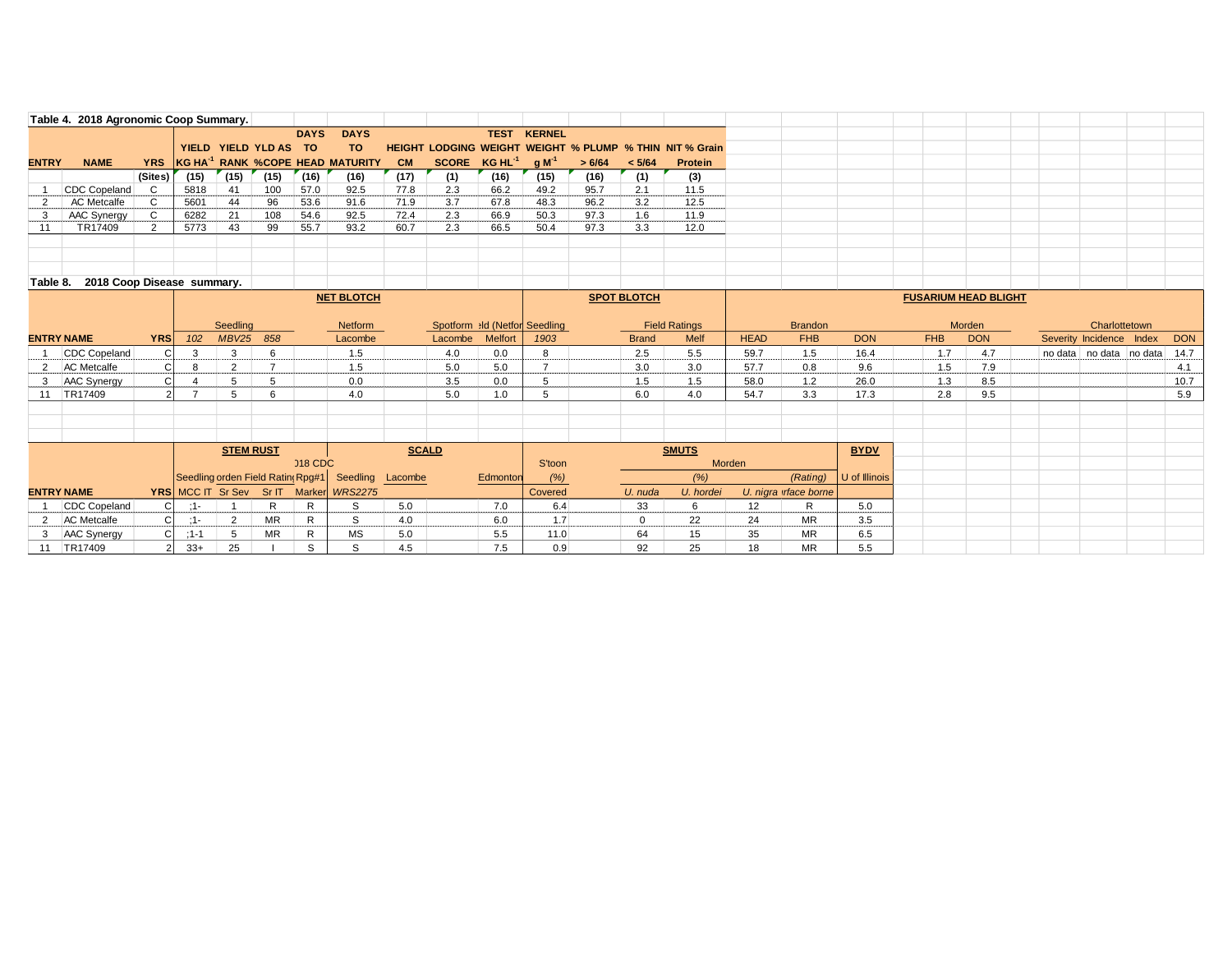|            |                    |              |                 | Table 18. 2018 Alberta disease nursery ratings - scald and net blotch. |                                                                                             |                      |                |  |  |  |  |
|------------|--------------------|--------------|-----------------|------------------------------------------------------------------------|---------------------------------------------------------------------------------------------|----------------------|----------------|--|--|--|--|
|            |                    |              |                 | <b>Scald</b>                                                           |                                                                                             | Net Blotch - Lacombe |                |  |  |  |  |
|            |                    |              | Lacombe $(n=2)$ | Edmonton $(n=2)$                                                       |                                                                                             | Netform $(n=2)$      | Spotform (n=2) |  |  |  |  |
| ENTRY NAME |                    | <b>YRS</b>   |                 | $26$ -Jul                                                              |                                                                                             | $2-Auq$              | $2 - Aug$      |  |  |  |  |
|            | CDC Copeland       | $\sim$<br>ı. | 5.0             | 7.0                                                                    |                                                                                             | 1.5                  | 4.0            |  |  |  |  |
|            | <b>AC Metcalfe</b> | $\sim$<br>G. | 4.0             | 6.0                                                                    |                                                                                             | 1.5                  | 5.0            |  |  |  |  |
|            | AAC Synergy        | $\sim$       | 5.0             | 5.5                                                                    |                                                                                             | 0.0                  | 3.5            |  |  |  |  |
|            | TR17409            |              | 4.5             | 7.5                                                                    |                                                                                             | 4.0                  | 5.0            |  |  |  |  |
|            |                    |              |                 |                                                                        |                                                                                             |                      |                |  |  |  |  |
|            |                    |              |                 |                                                                        |                                                                                             |                      |                |  |  |  |  |
|            |                    |              |                 |                                                                        |                                                                                             |                      |                |  |  |  |  |
|            |                    |              |                 |                                                                        | Table 19 2018 Manitoba and PFI disease nursery rations - fusarium bead blight and stem rust |                      |                |  |  |  |  |

#### **Table 19. 2018 Manitoba and PEI disease nursery ratings - fusarium head blight and stem rust.**

|            |                     |             |                   |                  |                  | <b>Fusarium Head Blight</b> |                  |                       |                               |              |                  |            |        | <b>Stem Rust</b>           |          |
|------------|---------------------|-------------|-------------------|------------------|------------------|-----------------------------|------------------|-----------------------|-------------------------------|--------------|------------------|------------|--------|----------------------------|----------|
|            |                     |             |                   | Brandon $(n=3)$  |                  | Morden $(n=3)$              |                  |                       | Charlottetown                 |              |                  | Seedling   |        | <b>Morden Field Rating</b> | 2018 CDC |
| ENTRY NAME |                     | <b>YRS</b>  | HEAD <sup>a</sup> | FHB <sup>b</sup> | DOM <sup>c</sup> | FHB <sup>b</sup>            | DOM <sup>c</sup> | Severity <sup>d</sup> | <b>Incidence</b> <sup>e</sup> | <b>Index</b> | DOM <sup>c</sup> | MCC IT $9$ | Sr Sev | Sr IR                      | Rpg#1    |
|            | <b>CDC Copeland</b> | $\sim$      | 59.7              |                  | 16.4             |                             | 4.7              | no data               | no data                       | no data      | 14.7             | 1 –        |        | R                          |          |
|            | <b>AC</b> Metcalfe  | $\sim$      | 57.7              | 0.8              | 9.6              | 1.5                         | 7.9              |                       |                               |              | 4.1              | ٠.         |        | MR                         | R        |
|            | AAC Synergy         | $\sim$<br>◡ | 58.0              | 1.2              | 26.0             |                             | 8.5              |                       |                               |              | 10.7             | $:1 - 1$   |        | MR                         | R        |
|            | TR17409             |             | 54.7              | 3.3              | 17.3             | 2.8                         | 9.5              |                       |                               |              | 5.9              | $33+$      | 25     |                            |          |
|            |                     |             |                   |                  |                  |                             |                  |                       |                               |              |                  |            |        |                            |          |
|            |                     |             |                   |                  |                  |                             |                  |                       |                               |              |                  |            |        |                            |          |
|            |                     |             |                   |                  |                  |                             |                  |                       |                               |              |                  |            |        |                            |          |

#### **Table 20. 2018 Manitoba and Illinois seedling and nursery disease ratings - net blotch, scald, spot blotch, smut, and BYDV.**

|                |                     | <b>Net Blotch</b> |            |                         |            |                                                                                                 | <b>Scald</b>    |                                |                 | <b>Spot Blotch</b>     |                        | <b>Smuts</b>               |                            |                                            | <b>Barley Yellow</b> |
|----------------|---------------------|-------------------|------------|-------------------------|------------|-------------------------------------------------------------------------------------------------|-----------------|--------------------------------|-----------------|------------------------|------------------------|----------------------------|----------------------------|--------------------------------------------|----------------------|
|                |                     |                   |            | <b>Morden Seedling</b>  |            |                                                                                                 | Morden Seedling |                                |                 | <b>Morden Seedling</b> |                        | <b>Morden Field Rating</b> |                            |                                            | Dwarf Virus (n=2)    |
|                |                     |                   |            |                         |            |                                                                                                 |                 |                                |                 |                        |                        |                            |                            | Overall<br>Surface<br>borne<br><b>Smut</b> |                      |
|                | ENTRY NAME          | <b>YRS</b>        | $102^{ac}$ | $MBV25^{bc}$            | $858^{ac}$ |                                                                                                 | $WRS2275^{de}$  |                                | Brandon $(n=2)$ | $1903^{gh}$            | U. nuda $\overline{'}$ |                            | U. hordei $K$ U. nigra $K$ | Rating <sup>k</sup>                        | U of Illinois $m$    |
|                | CDC Copeland        | C                 | 3          |                         | 6          |                                                                                                 | <sub>S</sub>    |                                | 2.5             | 8                      | 33                     | 6                          | 12                         | R                                          | 5.0                  |
|                | AC Metcalfe         | C                 | 8          | $\overline{2}$          | 7          |                                                                                                 | <sub>S</sub>    |                                | 3.0             | $\overline{ }$         | $\mathbf 0$            | 22                         | 24                         | <b>MR</b>                                  | 3.5                  |
| 3              | AAC Synergy         | $\mathsf{C}$      |            |                         | 5          |                                                                                                 | MS              |                                | 1.5             | 5                      | 64                     | 15                         | 35                         | <b>MR</b>                                  | 6.5                  |
| 11             | TR17409             | $\overline{2}$    |            | $\mathbf{b}$            | 6          |                                                                                                 | S               |                                | 6.0             | 5                      | 92                     | 25                         | 18                         | MR                                         | 5.5                  |
|                |                     |                   |            |                         |            |                                                                                                 |                 |                                |                 |                        |                        |                            |                            |                                            |                      |
|                |                     |                   |            |                         |            |                                                                                                 |                 |                                |                 |                        |                        |                            |                            |                                            |                      |
|                |                     |                   |            |                         |            |                                                                                                 |                 |                                |                 |                        |                        |                            |                            |                                            |                      |
|                |                     |                   |            |                         |            | Table 21. 2018 Saskatchewan disease nursery ratings - covered smut, net blotch and spot blotch. |                 |                                |                 |                        |                        |                            |                            |                                            |                      |
|                |                     |                   |            | Covered                 |            | Net-form Net Blotch $(n=2)^b$                                                                   |                 | Spot Blotch (n=2) <sup>b</sup> |                 | Spot Blotch $(n=2)^c$  |                        |                            |                            |                                            |                      |
|                |                     |                   |            | <b>Smut<sup>a</sup></b> |            | Melfort                                                                                         |                 | Melfort                        |                 | Saskatoon              |                        |                            |                            |                                            |                      |
|                | ENTRY NAME          | <b>YRS</b>        |            | Saskatoon               |            | $(0 - 9)$                                                                                       |                 | $(0 - 9)$                      |                 | $(0 - 9)$              |                        |                            |                            |                                            |                      |
|                | <b>CDC Copeland</b> | $\mathsf{C}$      |            | 6.4                     |            | 0.0                                                                                             |                 | 5.5                            |                 | no data                |                        |                            |                            |                                            |                      |
| $\overline{2}$ | AC Metcalfe         | $\mathbf{C}$      |            | 1.7                     |            | 5.0                                                                                             |                 | 3.0                            |                 |                        |                        |                            |                            |                                            |                      |
|                | <b>AAC Synergy</b>  | C                 |            | 11.0                    |            | 0.0                                                                                             |                 | 1.5                            |                 |                        |                        |                            |                            |                                            |                      |
| 11             | TR17409             | 2                 |            | 0.9                     |            | 1.0                                                                                             |                 | 4.0                            |                 |                        |                        |                            |                            |                                            |                      |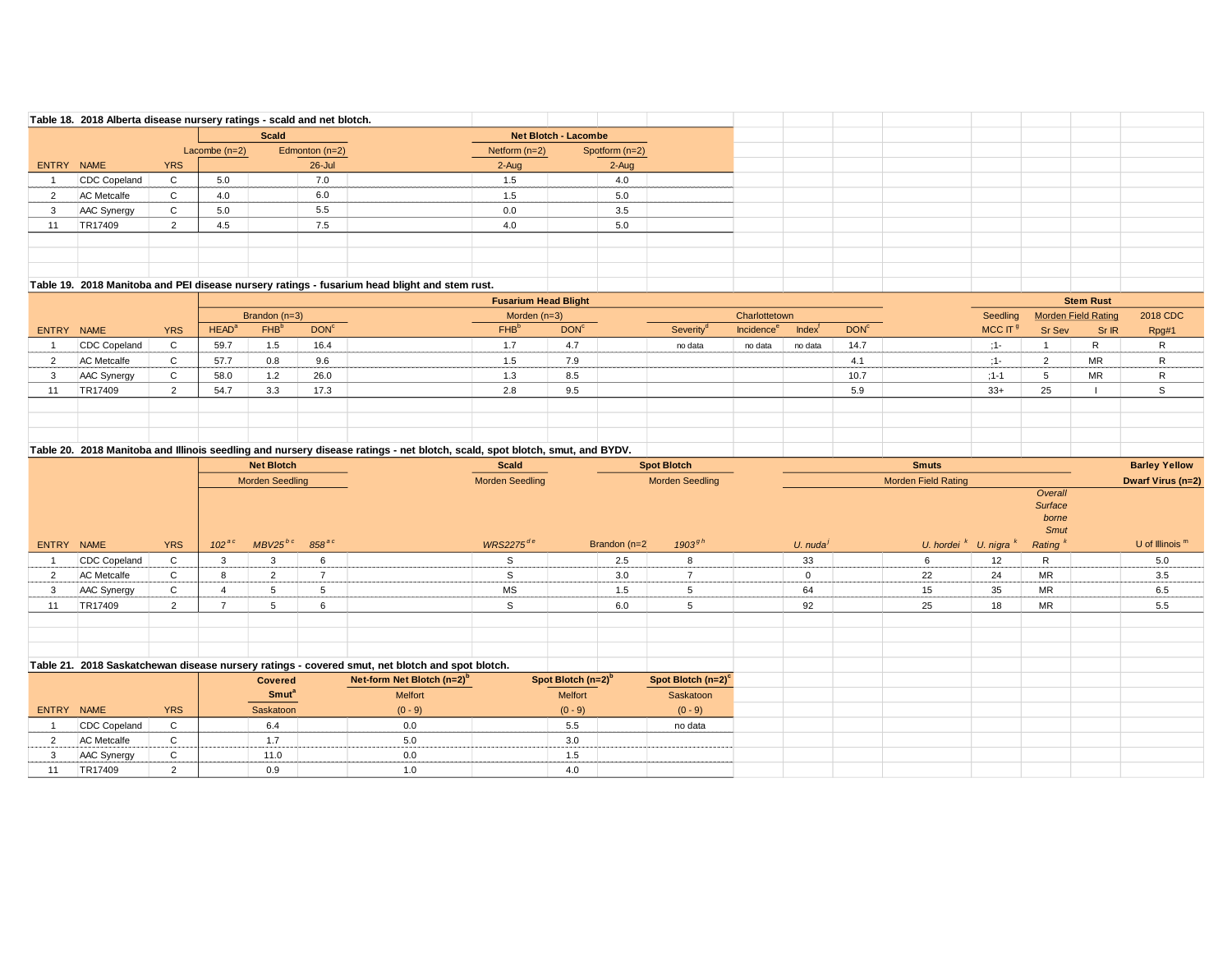|                | Table 23. 2018 Coop Malt quality - Site 1 (Brandon - GRL).          |                |                      |       |              |                |                           |                |                 |                        |                   |                      |                  |         |                |         |              |                  |                     |       |
|----------------|---------------------------------------------------------------------|----------------|----------------------|-------|--------------|----------------|---------------------------|----------------|-----------------|------------------------|-------------------|----------------------|------------------|---------|----------------|---------|--------------|------------------|---------------------|-------|
|                |                                                                     |                |                      |       |              | Barley         |                           |                |                 |                        |                   | <b>Malt</b>          |                  |         |                |         | Wort         |                  |                     |       |
|                |                                                                     |                | Plump                |       | 1000         |                | <b>Germination Energy</b> |                | Steepout        |                        |                   | <b>Malt</b>          | <b>Diastatic</b> | Alpha-  | Fine           | Soluble | Kolbach      |                  |                     |       |
|                |                                                                     |                | >7/64                | >6/64 | K. Wt.       | <b>Protein</b> | 4 <sub>m</sub>            | 8 <sub>m</sub> | <b>Moist</b>    | Friab.                 | $P\&B^b$          | Protein              | Power            | Amylase | <b>Extract</b> | Protein | Index        | <b>FAN</b>       | ß-Glucan            | Visc. |
|                | <b>ENTRY NAME</b>                                                   | <b>YRS</b>     | %                    | %     | $\mathbf{q}$ | $\%$           | %                         | %              | %               | %                      | %                 | %                    | $\Omega$         | D.U.    | %              | %       | %            | mg/L             | mg/L                | cP    |
|                | CDC Copeland                                                        | C              | 77.9                 | 97.5  | 51.7         | 10.5           | 99                        | 92             | 44.9            | 82.1                   | 2.4               | 11.2                 | 127              | 73.0    | 81.6           | 4.46    | 39.9         | 181              | 192                 | 1.48  |
| 2              | <b>AC</b> Metcalfe                                                  | C              | 75.7                 | 97.6  | 50.7         | 11.5           | 99                        | 92             | 44.7            | 75.0                   | 2.8               | 11.8                 | 155              | 93.4    | 81.7           | 4.25    | 36.2         | 182              | 156                 | 1.46  |
| 3              | AAC Synergy                                                         | C              | 86.2                 | 98.6  | 52.4         | 11.7           | 100                       | 96             | 44.6            | 74.8                   | 3.0               | 12.3                 | 139              | 76.1    | 82.0           | 4.23    | 34.5         | 160              | 116                 | 1.43  |
| 11             | TR17409                                                             | $\overline{2}$ | 85.0                 | 98.1  | 54.2         | 11.5           | 97                        | 93             | 46.4            | 83.2                   | 5.8               | 11.9                 | 138              | 97.1    | 82.5           | 5.36    | 45.1         | 237              | 126                 | 1.51  |
|                |                                                                     |                |                      |       |              |                |                           |                |                 |                        |                   |                      |                  |         |                |         |              |                  |                     |       |
|                |                                                                     |                |                      |       |              |                |                           |                |                 |                        |                   |                      |                  |         |                |         |              |                  |                     |       |
|                | Table 24. 2018 Coop Malt quality - Site 2 (Saskatoon Kernen - GRL). |                |                      |       |              |                |                           |                |                 |                        |                   |                      |                  |         |                |         | Wort         |                  |                     |       |
|                |                                                                     |                |                      |       |              | <b>Barley</b>  |                           |                |                 |                        |                   | <b>Malt</b>          |                  |         |                |         |              |                  |                     |       |
|                |                                                                     |                | Plump                |       | 1000         |                | <b>Germination Energy</b> |                | <b>Steepout</b> |                        |                   | <b>Malt</b>          | <b>Diastatic</b> | Alpha-  | Fine           | Soluble | Kolbach      |                  |                     |       |
|                |                                                                     |                | >7/64                | >6/64 | K. Wt.       | Protein        | 4 <sub>m</sub>            | 8 ml           | <b>Moist</b>    | Friab.                 | $P&B^b$           | Protein              | Power            | Amylase | <b>Extract</b> | Protein | <b>Index</b> | <b>FAN</b>       | <b>ß-Glucan</b>     | Visc. |
|                | <b>ENTRY NAME</b>                                                   | <b>YRS</b>     | %                    | $\%$  | $\alpha$     | %              | %                         | %              | %               | %                      | $\%$              | %                    | ℃                | D.U.    | %              | $\%$    | %            | mg/L             | mg/L                | cP    |
| -1             | CDC Copeland                                                        | C              | 79.0                 | 96.6  | 49.6         | 12.3           | $\overline{98}$           | 94             | 45.2            | 77.2                   | 7.0               | 12.5                 | 157              | 69.1    | 80.7           | 3.92    | 31.4         | 156              | 98                  | 1.45  |
| 2              | <b>AC</b> Metcalfe                                                  | C              | 78.5                 | 97.2  | 48.8         | 13.4           | 100                       | 99             | 44.6            | 43.7                   | 9.4               | 13.7                 | 195              | 94.7    | 80.4           | 4.53    | 33.1         | 191              | 110                 | 1.44  |
| 3              | <b>AAC Synergy</b>                                                  | C              | 87.6                 | 98.8  | 52.5         | 12.4           | 96                        | 98             | 44.2            | 54.8                   | 6.2               | 12.6                 | 162              | 79.1    | 81.2           | 3.61    | 28.7         | 139              | 95                  | 1.43  |
| 11             | TR17409                                                             | $\overline{2}$ | 84.3                 | 98.1  | 51.3         | 12.8           | 100                       | 79             | 46.6            | 71.5                   | 6.3               | 13.1                 | 187              | 93.1    | 80.9           | 4.90    | 37.5         | 215              | 88                  | 1.44  |
|                |                                                                     |                |                      |       |              |                |                           |                |                 |                        |                   |                      |                  |         |                |         |              |                  |                     |       |
|                |                                                                     |                |                      |       |              |                |                           |                |                 |                        |                   |                      |                  |         |                |         |              |                  |                     |       |
|                | Table 25. 2018 Coop Malt quality - Site 3 (Indian Head - BARI).     |                |                      |       |              |                |                           |                |                 |                        |                   |                      |                  |         |                |         |              |                  |                     |       |
|                |                                                                     |                |                      |       |              | <b>Barley</b>  |                           |                |                 |                        |                   | <b>Malt</b>          |                  |         |                |         | Wort         |                  |                     |       |
|                |                                                                     |                | Plump                |       | 1000         |                | <b>Germination Energy</b> |                | <b>Steepout</b> |                        |                   | <b>Malt</b>          | <b>Diastatic</b> | Alpha-  | Fine           | Soluble | Kolbach      |                  |                     |       |
|                |                                                                     |                | $>7/64$ <sup>a</sup> | >6/64 | K. Wt.       | Protein        | 4 <sub>m</sub>            | 8 <sub>m</sub> | <b>Moist</b>    | Friab.                 | P&B <sup>ab</sup> | Protein <sup>c</sup> | Power            | Amylase | <b>Extract</b> | Protein | <b>Index</b> |                  | <b>FAN ß-Glucan</b> | Visc. |
|                | <b>ENTRY NAME</b>                                                   | <b>YRS</b>     | %                    | %     | $\alpha$     | %              | %                         | %              | %               | %                      | %                 | %                    | ℃                | D.U.    | %              | %       | %            | mg/L             | mg/L                | cP    |
| $\overline{1}$ | <b>CDC Copeland</b>                                                 | C              |                      | 99.3  | 44.6         | 10.7           | 100                       | 100            | 43.2            | $\left  \cdot \right $ | $\overline{a}$    | 10.0                 | 119              | 69.0    | 84.4           | 4.20    | 41.8         | $\overline{153}$ | 72                  | 1.43  |
| 2              | <b>AC</b> Metcalfe                                                  | C              |                      | 98.8  | 44.5         | 11.7           | 100                       | 100            | 43.6            |                        |                   | 10.7                 | 135              | 86.9    | 82.9           | 4.41    | 41.1         | 174              | 153                 | 1.46  |
| 3              | <b>AAC Synergy</b>                                                  | C              |                      | 99.5  | 47.0         | 11.0           | 100                       | 100            | 41.1            |                        |                   | 10.7                 | 129              | 79.9    | 84.5           | 3.08    | 28.9         | 102              | 126                 | 1.41  |
| 11             | TR17409                                                             | $\overline{2}$ |                      | 99.4  | 49.2         | 11.8           | 97                        | 98             | 42.1            |                        |                   | 10.3                 | 180              | 87.8    | 81.4           | 4.85    | 47.0         | 208              | 110                 | 1.44  |
|                |                                                                     |                |                      |       |              |                |                           |                |                 |                        |                   |                      |                  |         |                |         |              |                  |                     |       |
|                |                                                                     |                |                      |       |              |                |                           |                |                 |                        |                   |                      |                  |         |                |         |              |                  |                     |       |
|                | Table 22. 2018 Coop Malt quality - mean of 3 stations.              |                |                      |       |              |                |                           |                |                 |                        |                   |                      |                  |         |                |         |              |                  |                     |       |
|                |                                                                     |                |                      |       |              | <b>Barley</b>  |                           |                |                 |                        |                   | <b>Malt</b>          |                  |         |                |         | <b>Wort</b>  |                  |                     |       |
|                |                                                                     |                | Plump                |       | 1000         |                | <b>Germination Energy</b> |                | Steepout        |                        |                   | <b>Malt</b>          | <b>Diastatic</b> | Alpha-  | Fine           | Soluble | Kolbach      |                  |                     |       |
|                |                                                                     |                | $>7/64$ <sup>a</sup> | >6/64 | K. Wt.       | Protein        | 4 <sub>m</sub>            | 8 ml           | <b>Moist</b>    | Friab.                 | $P\&B^{ab}$       | Protein              | Power            | Amylase | <b>Extract</b> | Protein | <b>Index</b> | <b>FAN</b>       | <b>ß-Glucan</b>     | Visc. |
|                | <b>ENTRY NAME</b>                                                   | <b>YRS</b>     | $\%$                 | %     | a            | %              | %                         | %              | %               | %                      | %                 | %                    | $^{\circ}$ L     | D.U.    | %              | %       | %            | mg/L             | mg/L                | cP    |
|                | <b>CDC Copeland</b>                                                 | C              | 78.5                 | 97.8  | 48.6         | 11.2           | 99                        | 95             | 44.4            | 79.7                   | 4.7               | 11.2                 | 134              | 70.4    | 82.2           | 4.19    | 37.7         | 163              | 121                 | 1.45  |
| $\overline{2}$ | <b>AC</b> Metcalfe                                                  | C              | 77.1                 | 97.9  | 48.0         | 12.2           | 100                       | 97             | 44.3            | 59.4                   | 6.1               | 12.1                 | 162              | 91.7    | 81.7           | 4.40    | 36.8         | 182              | 140                 | 1.45  |
| 3              | <b>AAC Synergy</b>                                                  | C              | 86.9                 | 99.0  | 50.6         | 11.7           | 99                        | 98             | 43.3            | 64.8                   | 4.6               | 11.8                 | 143              | 78.4    | 82.6           | 3.64    | 30.7         | 134              | 112                 | 1.42  |
| 11             | TR17409                                                             | $\overline{2}$ | 84.7                 | 98.5  | 51.6         | 12.0           | 98                        | 90             | 45.0            | 77.4                   | 6.0               | 11.8                 | 168              | 92.7    | 81.6           | 5.04    | 43.2         | 220              | 108                 | 1.46  |